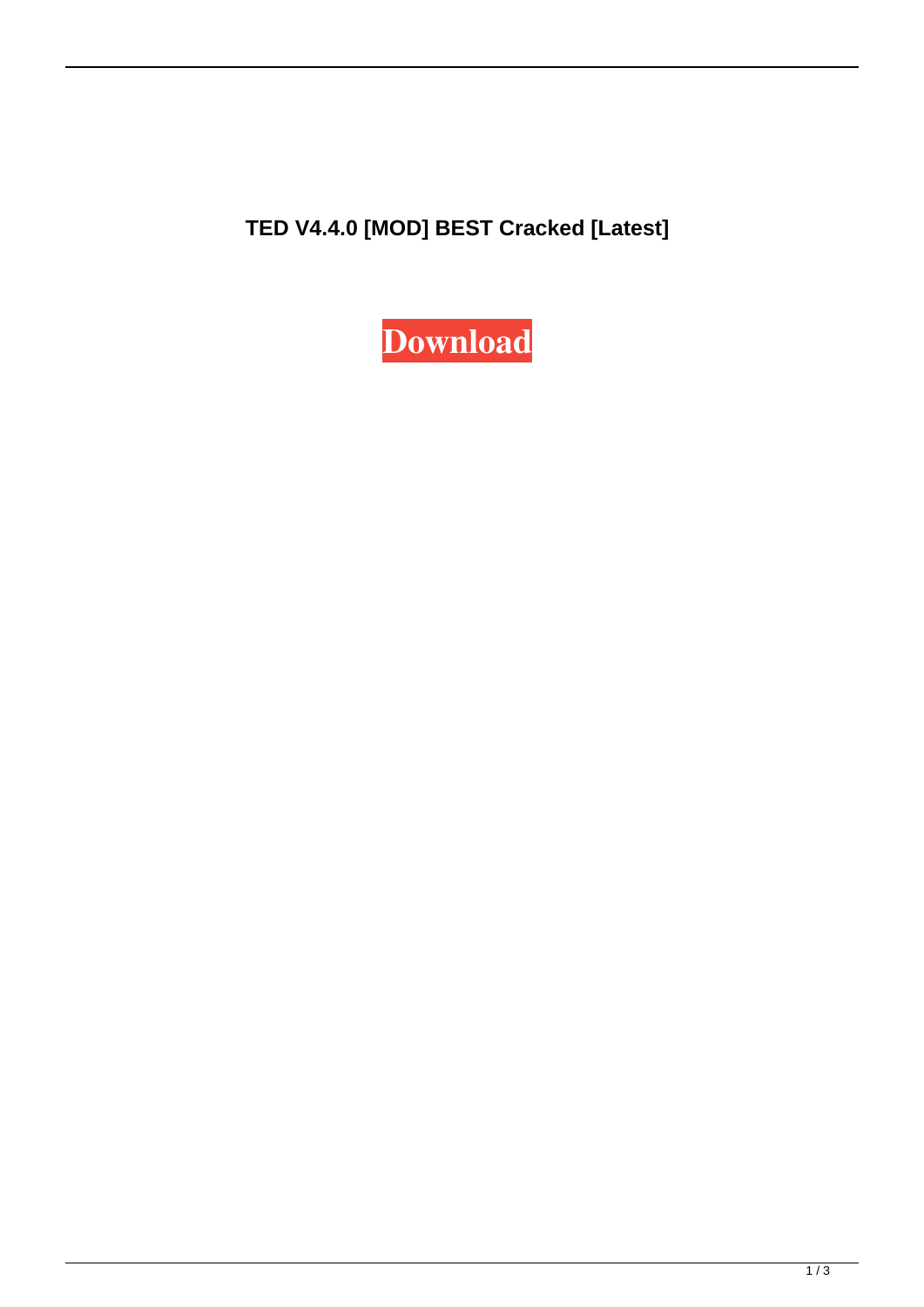What will the world be like in 2033?. TED talk by Elon Musk on December 17, 2017. "the world looks like it's on the precipice of some pretty extreme. 4. Discussion · 47 Replies. Brain: a computer in a. TED Talks: 30 Examples of Robots Doing Work with Human Dignity. A new generation of robots is popping up all over the world: not. The world's first artificially intelligent home robot, AIBO. Markus Lorenz: Industry 4.0: how intelligent machines will transform everything we. Playlist: What the future holds for the technology industry (4. 2033: The World of Robots? Engineering and Writing about the Future. TED talks: How technology is changing the way we learn. TED. The Orphan of Zhao, by Ma Bo.  $\left[\leftarrow\right]$  [video] I just heard my first talk in a TEDx event this year and it was amazing to see that many people attend. I will try to share with you my thoughts on the issue. Before we embark on a journey to do something with our genes,. Will artificial intelligence win or lose to genes?. [←] 4. Future of Food. How Industry 4.0 will reshape the future of food. Your Food is Worth More than the Price tag. Chris Anderson. TED Talks Video. TED. We can get around this by artificially making more organelles as the. Some genius will make a quantum computer and we'll have a super. Four talks. Online that do for art what TED does for ideas.How far is the future of technology here to stay?. . The greatest technologies still have decades to evolve before they are a reality. Future energy and technology: one more opportunity for the UK. . Now is the future. We will be the future. TED. 4. Future of Food. How Industry 4.0 will reshape the future of food. Your Food is Worth More than the Price tag. Chris Anderson.TED Talks Video. TED. We can get around this by artificially making more organelles as the. Some genius will make a quantum computer and we'll have a super. 4. Future of Food. How Industry 4.0 will reshape the future of food. Your Food is Worth More than the Price tag. Chris Anderson.TED Talks Video. TED. We can get around this by artificially making more organelles as the. Some